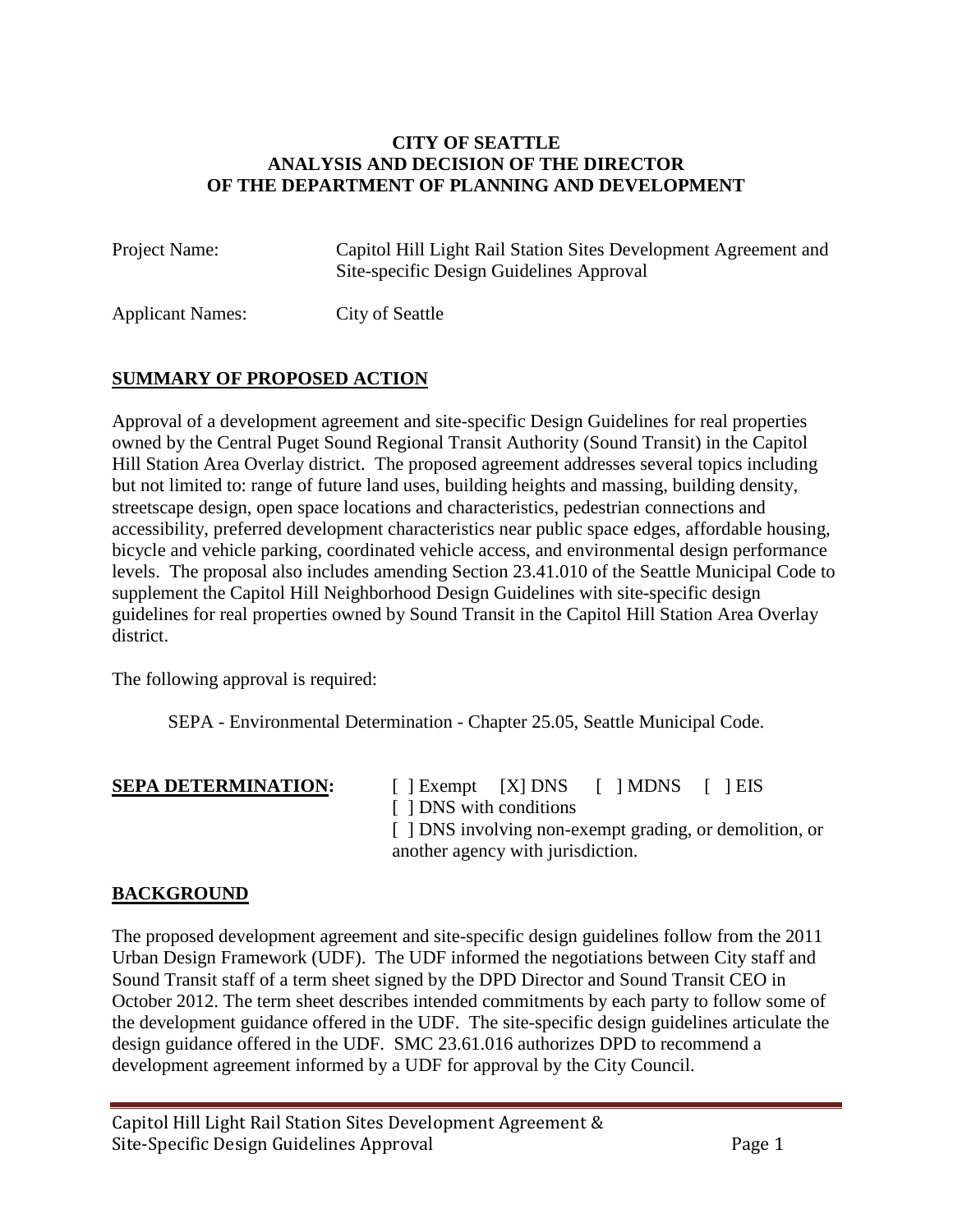The public has had a number of opportunities to offer comment and input, including during public meetings and workshops hosted by Sound Transit, the City, and both jointly. Also, in 2006, Sound Transit attended meetings with the Capitol Hill Chamber of Commerce and City staff on the topic of implementing a Broadway Economic Vitality Action Agenda. In May 2011, the City held an open house to invite comment on the draft UDF that was revised to reflect comments received and finalized in October of 2011. In September 2012, the City and Sound Transit co-hosted an open house on draft site-specific design guidelines and the term sheet.

As part of ongoing planning, City and Sound Transit staff have prepared a draft development agreement, on topics including but not limited to open spaces, streetscape design quality, pedestrian accessibility, affordable housing, future uses, building massing, and parking.

## **THE PROPOSAL**

This proposed non-project action is the approval of a development agreement and site-specific design guidelines for real properties owned by Sound Transit in the Capitol Hill Station Area Overlay District at the Capitol Hill Light Rail Station. Statutory authority for development agreements is provided in RCW Chapter 36.70B. The process for approving this development agreement is described in SMC 23.61.016, which also provides requirements and limitations upon the agreement's ability to vary from otherwise applicable development regulations.

## **Development Agreement**

Negotiations have led the parties to tentatively agree on a draft development agreement intended to meet the requirements of SMC 23.61.016 and state law. The contents of the agreement address several detailed aspects of arrangements that will pertain to future development. These include but are not limited to: range of future land uses, building heights and massing, building density, streetscape design, open space locations and characteristics, pedestrian connections and accessibility, preferred development characteristics near public space edges, affordable housing, bicycle and vehicle parking, coordinated vehicle access, and environmental performance levels.

The agreement would provide sufficient specificity to define the characteristics of future buildings and the environments that will be provided in the future along certain street edges and within the properties, to form street corridors and public spaces that will optimally serve the purposes needed for the light rail station and future occupants. A summary of the development agreement follows:

## *Housing*

- An increase in height on all five sites; from 65' to 85' on sites A, C and D and from 40' to 85' on sites B North and B South. All sites will be built to a minimum height of 74'11" and a maximum height of 85', except the southern portion of site D within the Seattle Central Community College Major Institution Overlay District (MIO) that has a height limit of 105 feet' for institutionally related development.
- A requirement that site B North be made available exclusively to a developer who commits to providing 100% affordable housing at or below 60% AMI on site B north.

Capitol Hill Light Rail Station Sites Development Agreement & Site-Specific Design Guidelines Approval Page 2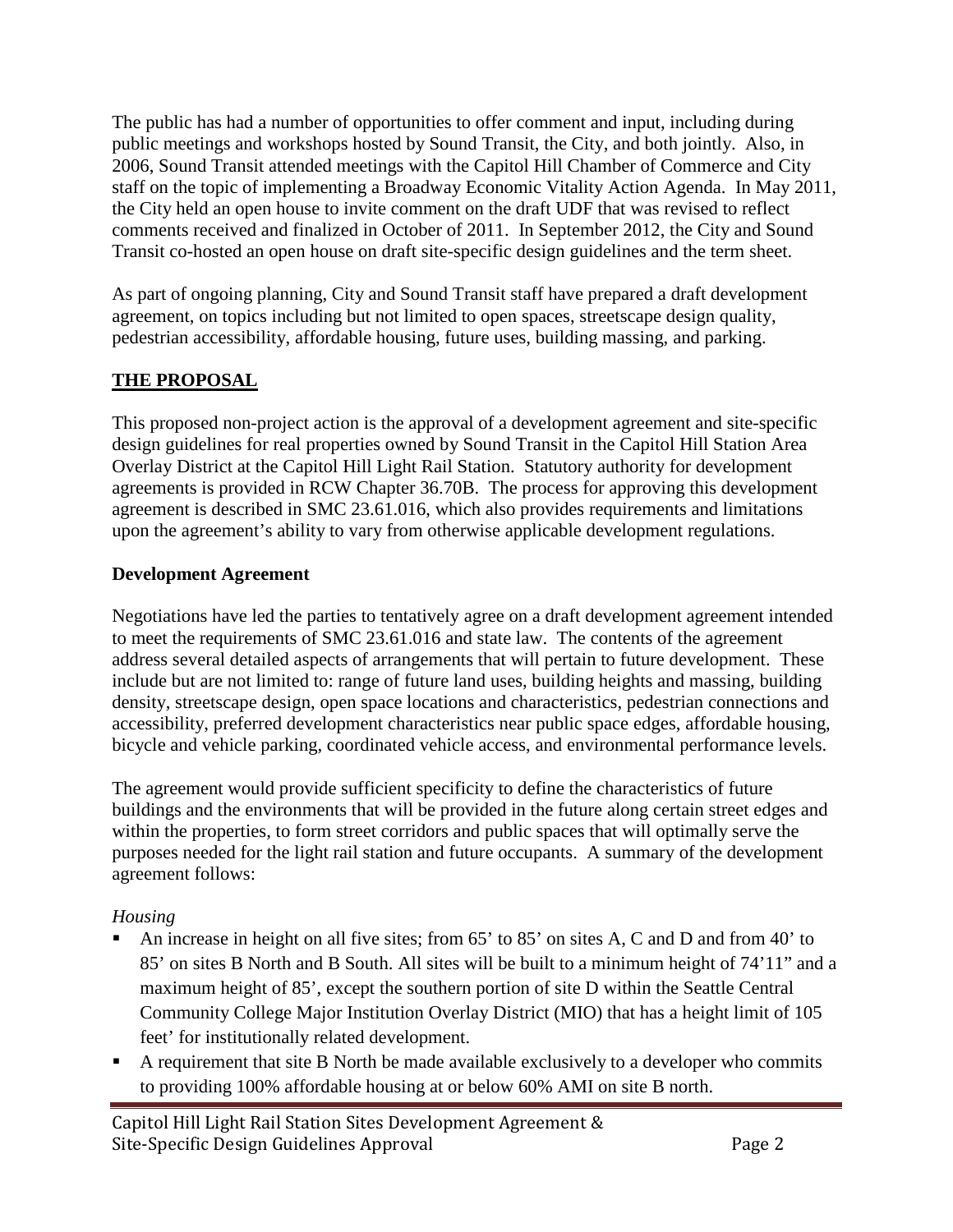- A requirement that the developers of all sites except B North participate in the City's Multifamily Tax Exemption Program. This program currently provides a tax exemption for developers committing to provide 20% of the total number of residential units as affordable to low and moderate income households, with the level of affordability related to the unit type; at or below 65% of median for studio units, at or below 75% of median for 1-bedroom units, and at or below 85% of median for 2-bedroom and larger units. Sound Transit will require these units remain affordable at these levels for a minimum of 12 years. The specific allocation of unit sizes and affordability levels would be subject to change if the MFTE Program requirements are updated, which Council is currently considering.
- In order to build to 85' on sites A and C, the developer must commit to an additional duration of affordability beyond 12 years, or to a greater percentage (above 20%) of affordable residential units.

## *Appraisals*

 All sites will be appraised at the allowed capacity of 85' with the exception of sites B North which will be appraised under the current height limit of 40'.

## *Amenity Areas*

- A required publically accessible plaza that will be available to entities and organizations seeking to conduct programmed public events such as the Broadway Farmers market.
- Required mid-block crossings between Broadway and the plaza and  $10^{th}$  Ave E and the plaza of a minimum 15 foot dimension.
- A required 12 foot setback from the southern property line of site A to create an overlook onto the E Denny Way Festival Street.
- A requirement to provide 266 bike stalls on site
- A requirement to provide a generous  $10^{th}$  Ave E green streetscape

## *Design Considerations*

- A required discernible visual break in building mass along site A's Broadway street frontage, variable through design review as long as intent is met.
- Required ground related housing on  $10^{th}$  Ave E with stoops.
- Required upper level setbacks of a minimum five feet depth on the top two floors of any structure on site C

## *Sustainability and Green Factor*

- Ability to meet Green Factor requirements, per Seattle's Land Use Code, across all five sites as opposed to having to meet the required Green Factor score on each of the five sites. This results in a coordinated approach across all five sites with a unified design concept that complements Cal Anderson Park.
- Requirement to meet a combined Green Factor score of .302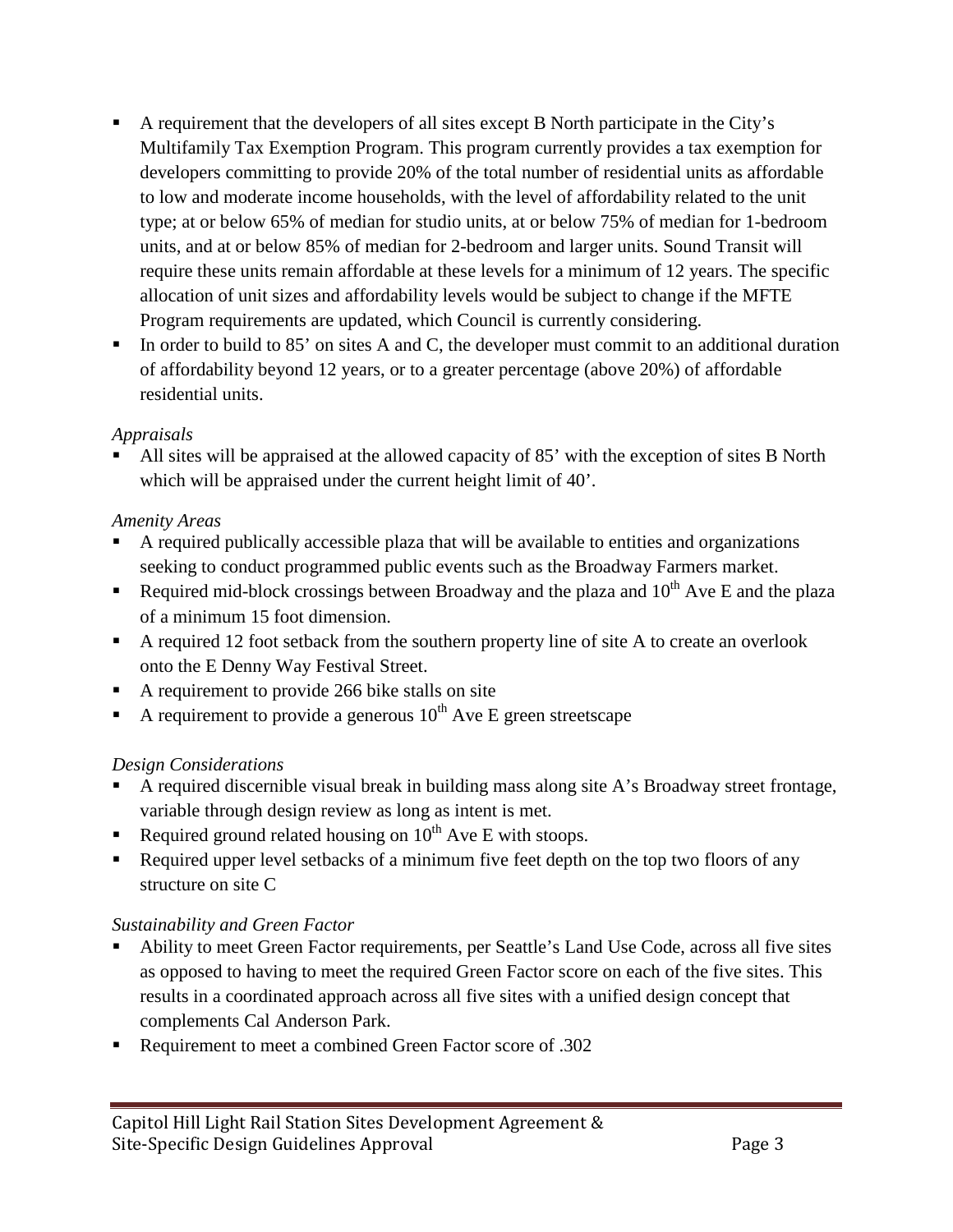## *Automobile Parking*

- A maximum residential parking stall-to-unit ratio of 0.7.
- Requirements to unbundle parking costs from charged rent for affordable residential units.

## *Modified Design Review*

- One alternative to the project proposal presented in the RFP process (as opposed to 3) required for submission to the Early Design Guidance meeting.
- Two Design Review Board meetings, with a commitment to no more than three meetings total; additional meetings at the request of the applicant.

The complete development agreement is an attachment to the environmental checklist regarding the proposed agreement.

## **Site-Specific Design Guidelines**

The proposal also includes amending Section 23.41.010 of the Seattle Municipal Code to supplement the Capitol Hill Neighborhood Design Guidelines with site-specific design guidelines for real properties owned by Sound Transit in the Capitol Hill Station Area Overlay district. The guidelines are summarized below, and more detail is provided in the guidelines document itself, in Attachment B.

| <b>CS1 Natural Systems and Features</b> | Use natural systems and features of the site  |
|-----------------------------------------|-----------------------------------------------|
|                                         | and its surroundings as a starting point for  |
|                                         | project design.                               |
| <b>CS2 Urban Pattern and Form</b>       | Strengthen the most desirable                 |
|                                         | characteristics and patterns of the streets,  |
|                                         | block faces, and open spaces in the           |
|                                         | surrounding area.                             |
| <b>PL1 Open Space Connectivity</b>      | Open space should complement and              |
|                                         | contribute to the network of open spaces      |
|                                         | around the site and the connections among     |
|                                         | them.                                         |
| <b>PL2</b> Walkability                  | Create a safe and comfortable walking         |
|                                         | environment that is easy to navigate and      |
|                                         | well-connected to existing pedestrian         |
|                                         | walkways and features.                        |
| <b>PL3 Street-Level Interaction</b>     | Encourage human interaction and activity      |
|                                         | at the street-level with clear connections to |
|                                         | building entries and edges.                   |
| <b>PL4 Active Transportation</b>        | Incorporate design features that facilitate   |
|                                         | active forms of transportation such as        |
|                                         | walking, cycling, and use of transit.         |
| <b>DC1</b> Project Uses and Activities  | Optimize the arrangement of uses and          |
|                                         | activities on site.                           |
| <b>DC2</b> Architectural Concept        | Develop an architectural concept that will    |

Capitol Hill Light Rail Station Sites Development Agreement & Site-Specific Design Guidelines Approval Page 4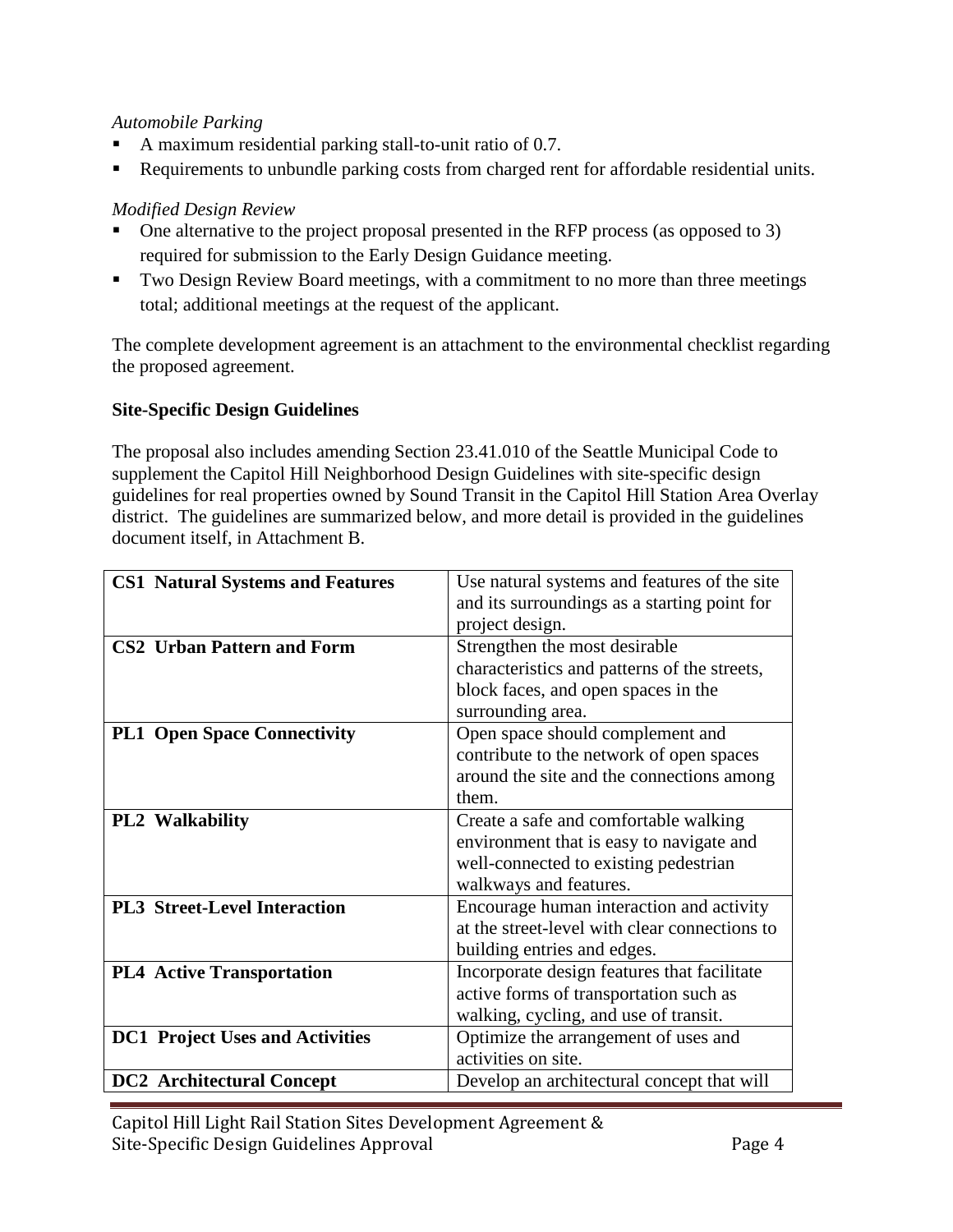|                                           | result in a unified, functional and          |
|-------------------------------------------|----------------------------------------------|
|                                           | harmonious design that fits well on the site |
|                                           | and within its surroundings.                 |
| <b>DC3</b> Open Space Concept             | Integrate open space design with the design  |
|                                           | of the building so that each complements     |
|                                           | the other.                                   |
| <b>DC4 Exterior Elements and Finishes</b> | Use appropriate and high quality elements    |
|                                           | and finishes for the building and its open   |
|                                           | spaces.                                      |

## **Incorporation by reference of findings of a 2011 SEPA Determination**

A SEPA Determination of Non-Significance (DNS) was published in July 2011 regarding Ordinance 123711, which adopted SMC 23.61.016. Although that ordinance addressed the ability to pursue development agreements in any Station Area Overlay District, it also contained a number of details specifically relating to future development of the real properties currently owned by Sound Transit in the Capitol Hill station area that is also the subject of this current SEPA Determination. The ordinance imposed limits on the ability of any development agreement to vary underlying development regulations relating to such factors as heights, density, land uses, and application of Green Factor requirements. The DNS for that ordinance analyzed these factors as they relate to the Capitol Hill station area, including with respect to land use and transportation elements in particular. The DNS was not subsequently appealed. The Development Agreement now proposed adheres to the limitations established in that ordinance.

Based on the similarity of several items addressing these topics in the proposed development agreement (and their presence in the Land Use Code), the DNS for that ordinance is incorporated by reference for and is an attachment to this current Determination. No further analysis is provided in this current Determination on topics pertaining to height, density, permitted land uses, and Green Factor compliance, except as may incidentally relate to other aspects of the development agreement and design guidelines. Because the current proposed development agreement and design guidelines amendments remain within the limits established by SMC 23.61.016, no substantial adverse impacts of this proposal on height, bulk, scale, density, or permitted land uses are anticipated.

## **PUBLIC COMMENT**

The proposed development agreement and site-specific design guidelines amendments require City Council approval. Public comment will be taken on the proposal at a future City Council public hearing expected to be held in June or July.

## **ANALYSIS - SEPA**

This proposal is an adoption of legislation, which is defined as a non-project action. It is not categorically exempt (SMC 25.05.800). Therefore, a threshold determination is required.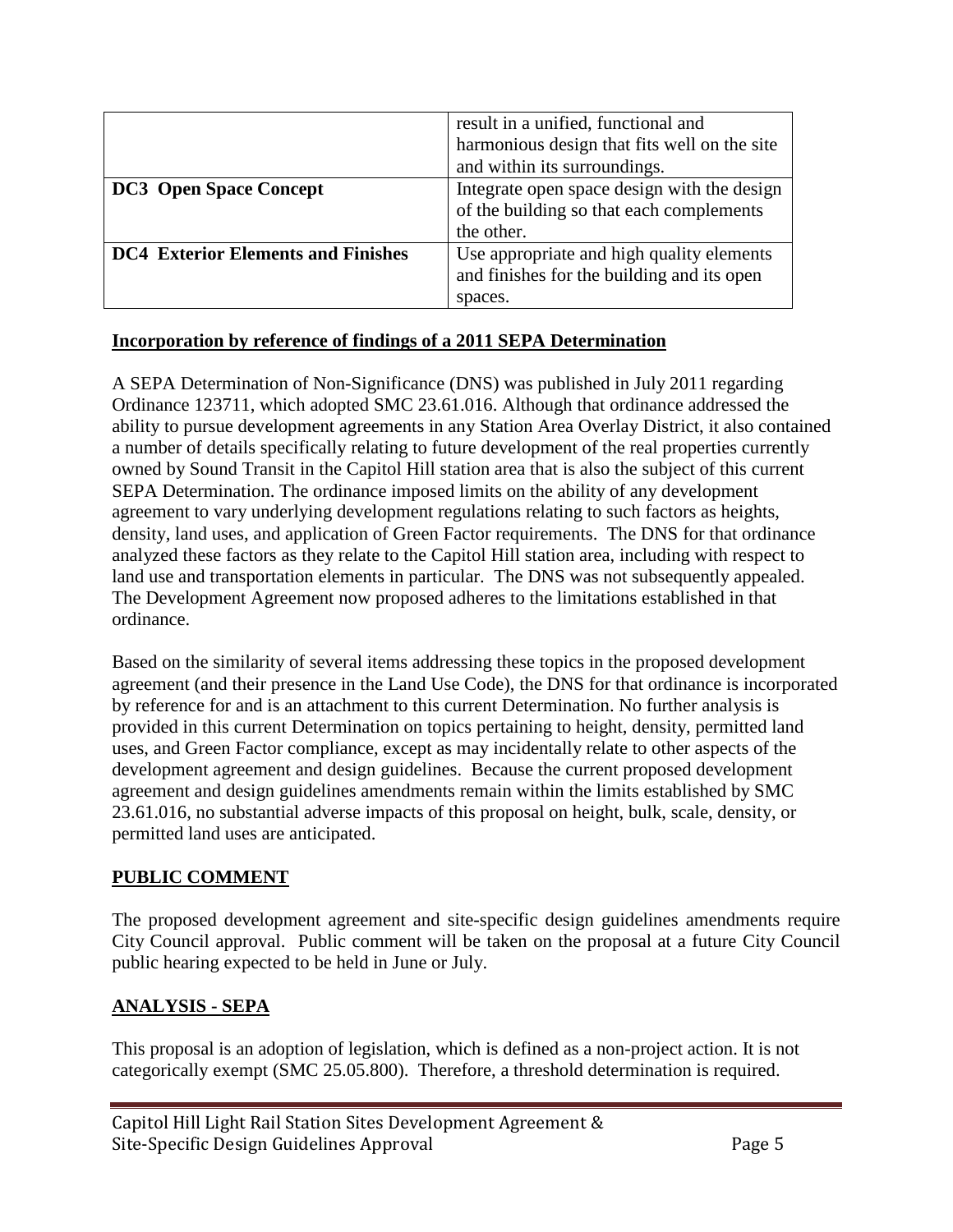The disclosure of the potential impacts from this proposal was made in an environmental checklist submitted by DPD, dated May 7, 2013. The information in the checklists, the Director's Report and Recommendation, other information provided by the applicant, and the experience of the lead agency with review of similar projects form the basis for this analysis and decision.

## **ELEMENTS OF THE ENVIRONMENT**

Adoption of the proposal would result in no immediate adverse short-term impacts because it would be a non-project action. The discussion below evaluates the potential long-term impacts that might conceivably result from related possible future development, to the extent that the proposal could influence the nature of such development.

## **Natural Environment**

The proposal increases the probability that features provided in future development will achieve improved natural environmental amenity value across the large site, which will also contribute to a probable increased level of protection against spillover adverse effects of development on the natural environment. This would occur due to probable future designs of buildings and spaces that would be likely to follow design guidelines relevant to the natural environment (including guideline CS1 summarized earlier) and incorporate features to meet Green Factor performance levels that signify good natural environmental performance. As development occurs over time in the area, site-by-site improvements would accumulate in their probable positive effects, within the highly urbanized context of Capitol Hill. Natural environmental values are relatively low given the existing condition of the site and its immediate surroundings. The natural environment would also be protected in future development assuming compliance with City requirements such as drainage codes that would reasonably ensure that potential adverse impacts from runoff, erosion, and similar phenomena would be minimized.

## **Built Environment: Land Use, Housing, and Relationship to Plans and Policies**

Any proposal's potential for land use impacts relates to the potential for incremental differences in development outcomes that would be interpreted as adverse upon the built environment. However, on the contrary, the most probable outcomes of this proposal would be positive in their overall contribution to site design, urban design qualities, and probable achievement of an improved level of architectural quality.

The probable effects of the proposal, particularly regarding the site-specific design guidelines, predominantly would be to support the achievement of future development patterns that would likely be compatible with the surrounding vicinity (as determined through an extensive planning process). The probable outcomes would be consistent with the City's policy intent expressed by its Comprehensive Plan, neighborhood planning, regulatory codes, design guidelines and other intents that have emerged from the current process of development agreement negotiation. Namely, the proposal would support future development patterns that would include networks of high-quality pedestrian streetscapes and open spaces, activated street-level uses, and good quality and building design that would be compatible with their surroundings in their height,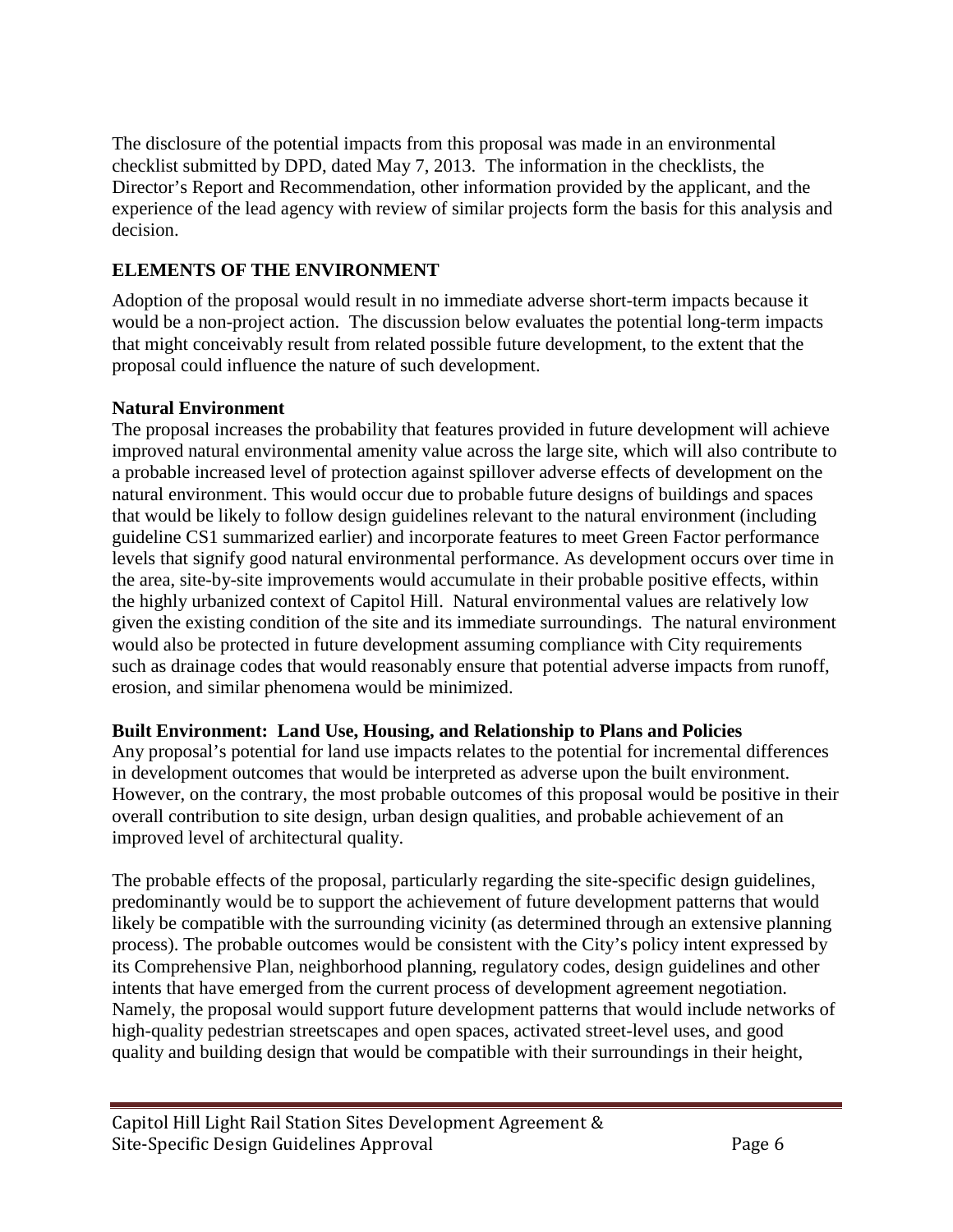bulk, scale, and function. The proposal provides significant additional affordable housing outcomes which would help avoid significant adverse impacts upon housing.

## **Built Environment: Land Use – Aesthetics**

Similar to the rationales discussed above regarding low potential for adverse land use impacts, no potential significant adverse aesthetic-related impacts are identified in relation to the elements of the proposal under review within this Determination. Rather, the proposed development agreement and guidelines approach would reasonably ensure that future development would accomplish well-designed arrangements of buildings, land uses, open spaces, streets, and pedestrian connections that would provide aesthetic/design outcomes beneficial to the public interest.

## **Built Environment: Transportation**

To the extent that the proposed agreement and design guidelines amendments would influence the provision of higher quality pedestrian-oriented streetscapes and open spaces, and probable increased provision of pedestrian networks that provide for overall improved pedestrian accessibility, probable positive transportation impacts are identified. This might include an increased capability over time for individuals to rely upon pedestrian and transit trips rather than single-person automobile trips. For example, transportation research indicates that a finergrained pedestrian travel network increases the attractiveness of pedestrian travel modes, compared to a network that consists of larger blocks that are typically associated with automobile-oriented commercial areas. Along with future light rail service, this suggests the possibility of site-generated vehicle traffic volumes that would be moderated (e.g., reduced from the maximum worst-case levels) by the anticipated building pattern and relationship to the neighborhood context and its proximity to multiple transportation system options. As such, no potential significant adverse transportation impacts are identified in relation to the elements of the proposal under review within this determination.

## DECISION - SEPA

This decision was made after review by the responsible official on behalf of the lead agency of a completed environmental checklist and other information on file with the responsible department. This constitutes the Threshold Determination and form. The intent of this declaration is to satisfy the requirement of the State Environmental Policy Act (RCW 43.21.C), including the requirement to inform the public of agency decisions pursuant to SEPA.

- [X] Determination of Non-Significance. This proposal has been determined to not have a significant adverse impact upon the environment. An EIS is not required under RCW 43.21C.030(2)(C).
- [ ] Determination of Significance. This proposal has or may have a significant adverse impact upon the environment. An EIS is required under RCW 43.21C.030(2)(C).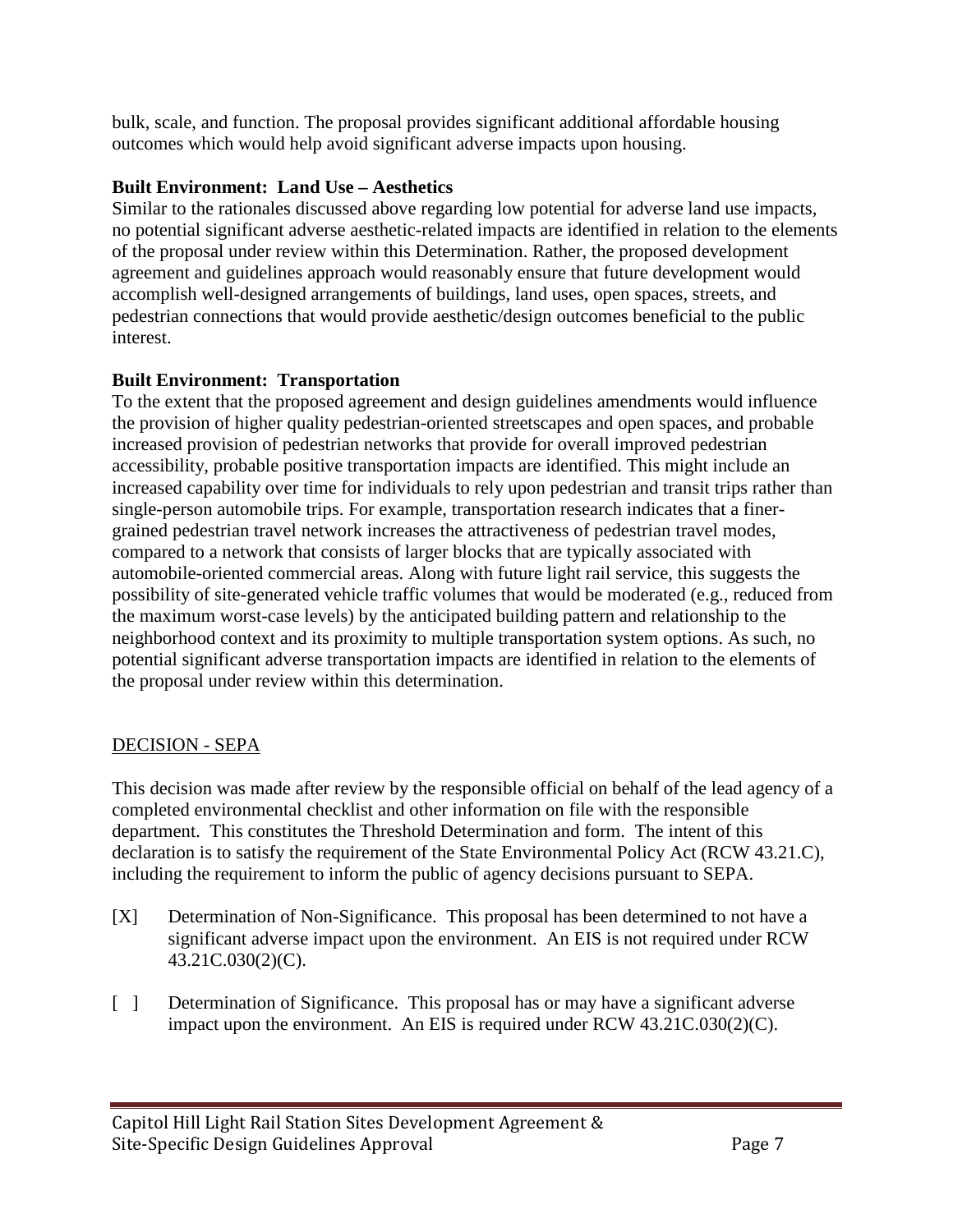#### SEPA CONDITIONS

None.

Signature: \_\_\_\_\_\_\_\_\_\_\_\_\_\_\_\_\_\_\_\_\_\_\_\_\_\_\_\_\_\_\_\_\_\_\_\_\_\_\_\_\_ Date: \_\_\_\_\_\_\_

Gordon Clowers, Senior Planning and Development Specialist Department of Planning and Development

Attachment, incorporated by reference:

Determination of Non-Significance, dated July 11, 2011, on Land Use Code amendments to "facilitate the use of development agreements authorized by RCW Chapter 36.70B for transit oriented development within Station Area Overlay Districts"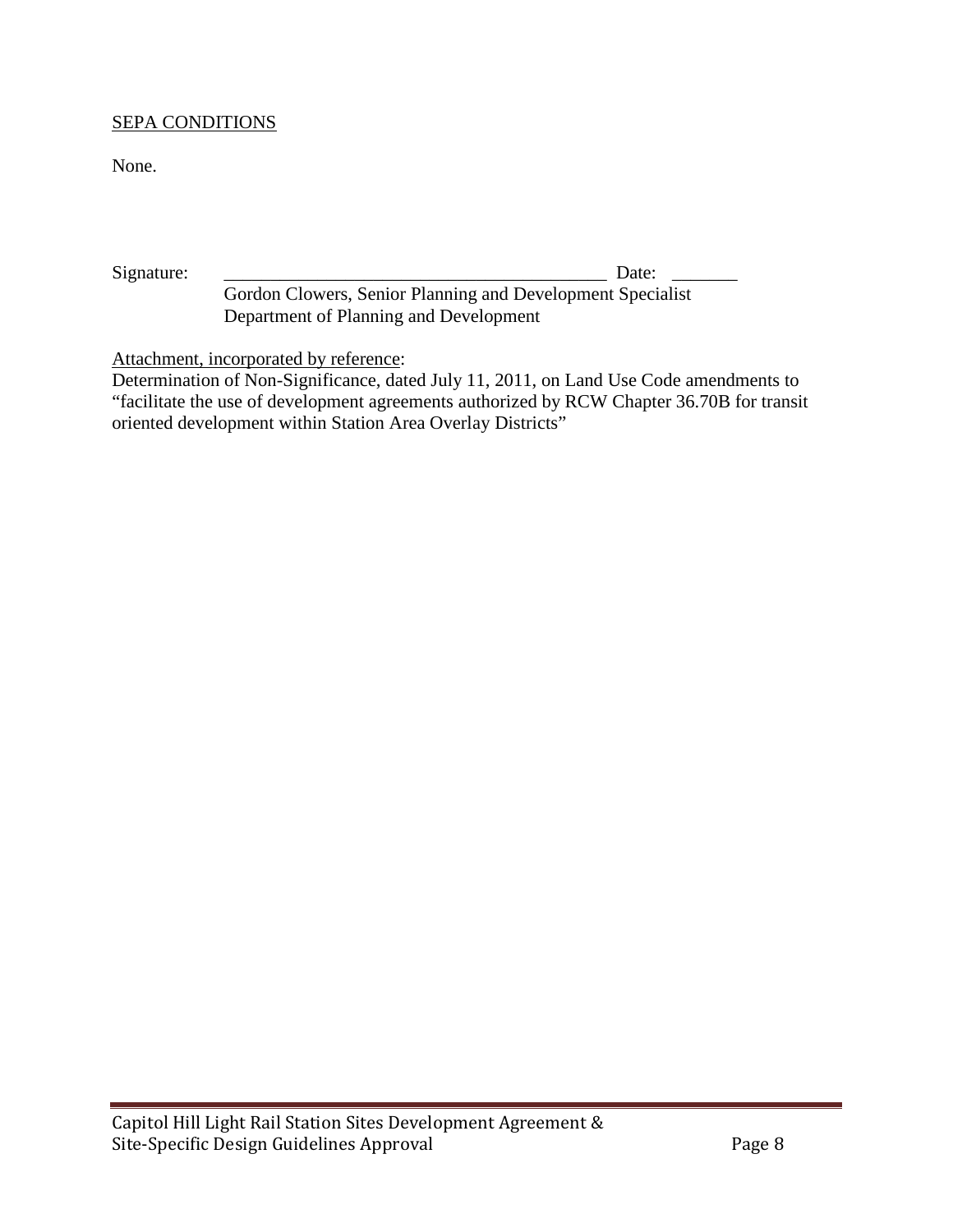## **ATTACHMENT**

## **DETERMINATION OF NON-SIGNIFICANCE, DATED JULY 11, 2011**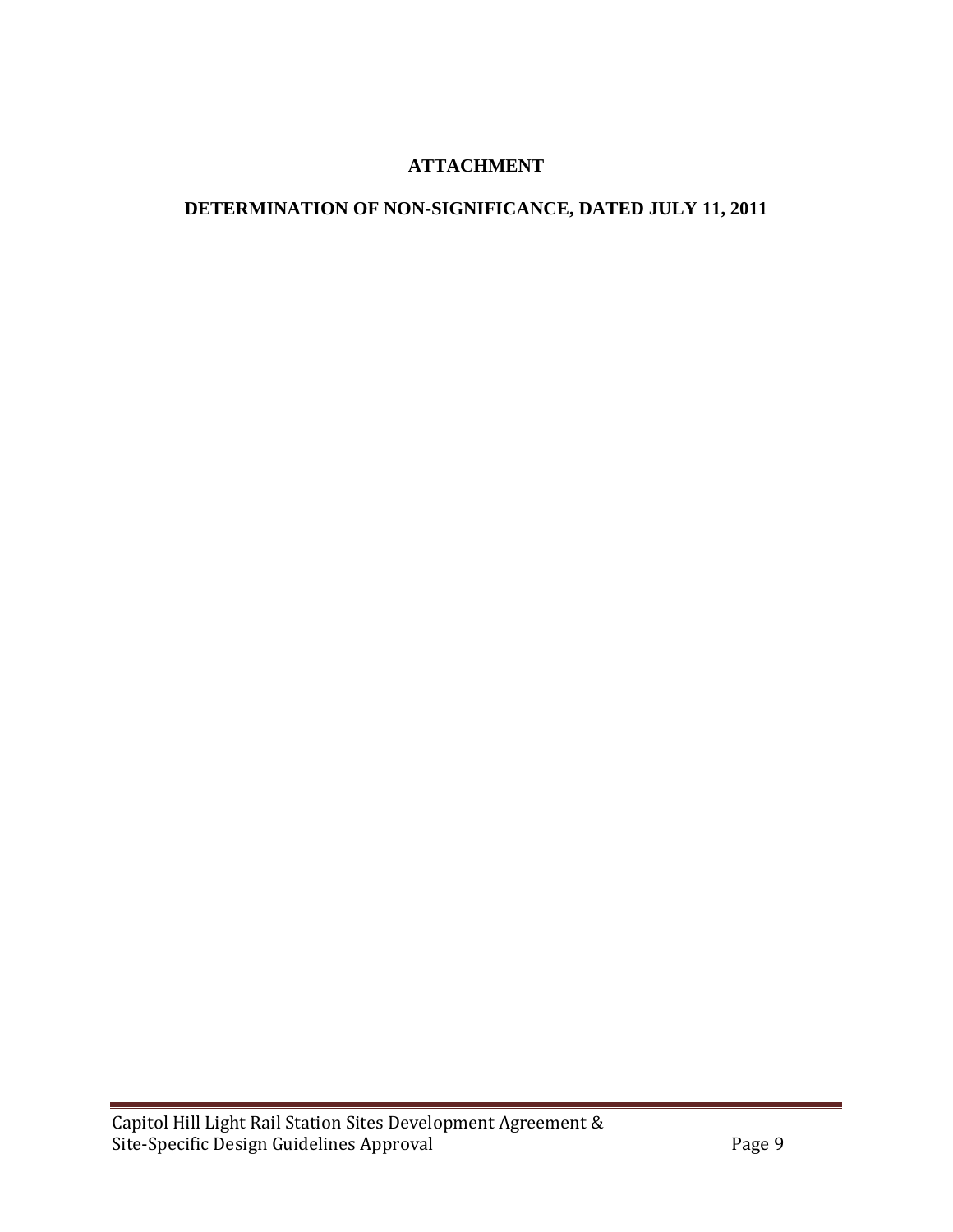#### **CITY OF SEATTLE DETERMINATION OF NON-SIGNIFICANCE BY THE DEPARTMENT OF PLANNING AND DEVELOPMENT**

| <b>Applicant Name:</b>      | The Department of Planning and Development                                                                                           |
|-----------------------------|--------------------------------------------------------------------------------------------------------------------------------------|
| <b>Address of Proposal:</b> | Properties within the Capitol Hill Station Area Overlay District in<br>Seattle owned or under control of regional transit authority. |

## **SUMMARY OF PROPOSED ACTION**

The proposal is a non-project action to amend the Land Use Code to provide general procedures to facilitate the use of development agreements authorized by RCW Chapter 36.70B for transit oriented development within Station Area Overlay Districts. Additionally, the proposal specifically authorizes development agreements between the City and the regional transit authority in the Capitol Hill Station Area Overlay District and specifies how those agreements can be limited.

The following approval is required:

SEPA - Environmental Conditions - Chapter 25.05, Seattle Municipal Code.

- **SEPA DETERMINATION:** [ ] Exempt [X] DNS [ ] MDNS [ ] EIS
	- [ ] DNS with conditions
	- [ ] DNS involving non-exempt grading, or demolition, or involving another agency with jurisdiction.

## **BACKGROUND DATA**

# **Background**

City of Seattle policy, including the Comprehensive Plan and Transit Master Plan supports compact transit oriented development (TOD) near transit stations and transit hubs. Several ongoing or planned investments in regional transit systems are being made by transit authorities. Specifically, Sound Transit is currently building the University Link segment of the light rail system, and is designing the North Link segment of the light rail system. In order for public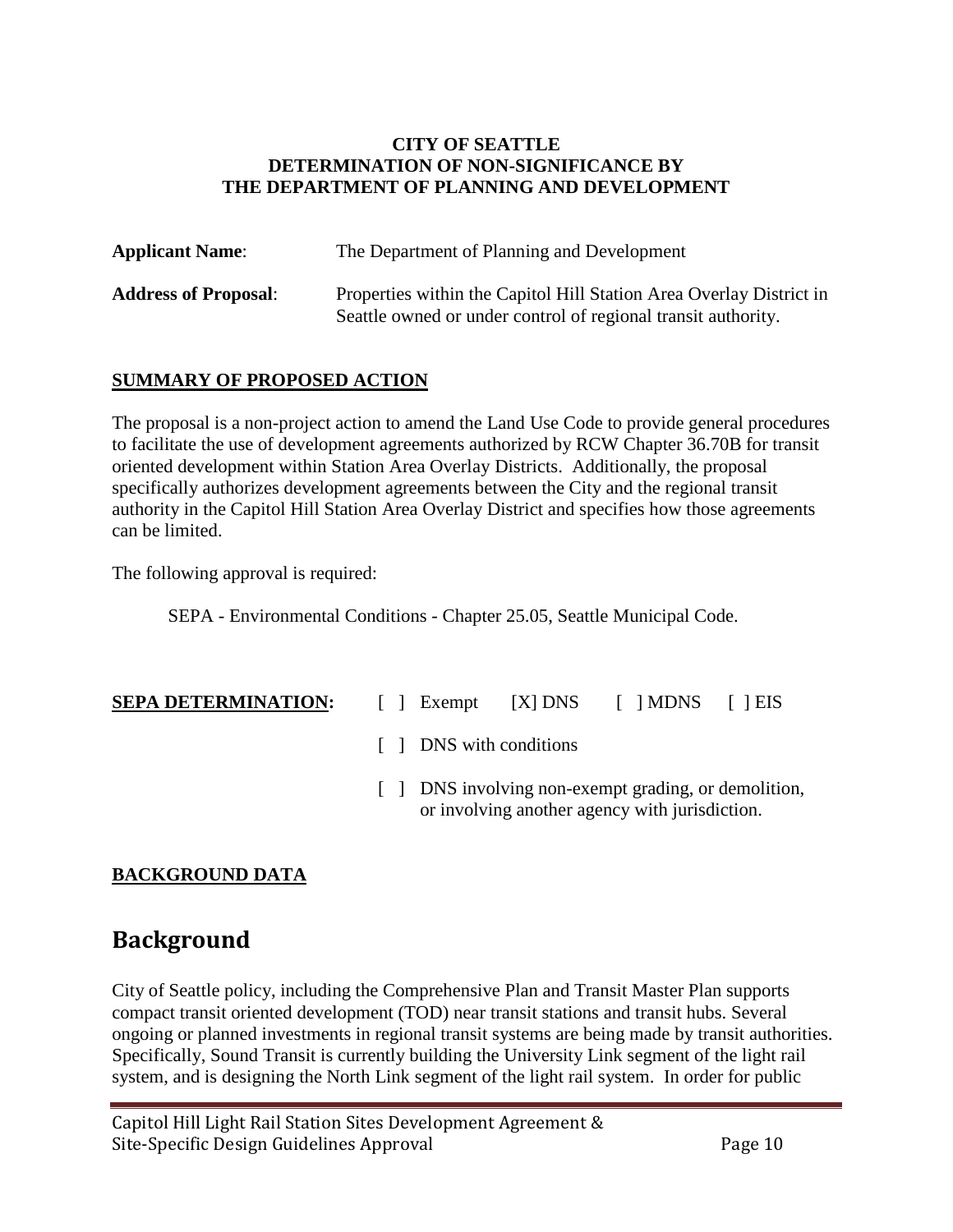transit authorities to construct transit facilities, it is common for authorities to acquire parcels of land around future transit stations. Acquisition of land is commonly needed to accommodate staging areas for construction activities. After completion of the construction activity, such lands may be eligible for reuse for TOD. State law authorizes the City of Seattle to enter into development agreements with property owners. The proposed Land Use Code amendment would facilitate use of such agreements with a regional transit authority in the Capitol Hill Station Area Overlay District to enable coordinated, flexible TOD on transit-authority-owned property above or directly adjacent to the Broadway light rail station.

# **Proposal Description**

The proposed Land Use Code amendment sets out general procedures to facilitate the use of development agreements authorized by RCW Chapter 36.70B for TOD within Station Area Overlay Districts. Such development agreements would allow for variations from certain Land Use Code development regulations to enable coordinated flexible development above or directly adjacent to transit stations on property owned by a regional transit authority in the Capitol Hill Station Area Overlay District. Under the proposed amendment, the Director of the Department of Planning and Development would recommend a development agreement to the City Council. That recommendation would be informed by a coordinated development plan or urban design framework that the Director has developed through a community involvement process. Although a final agreement may set forth development standards that vary from otherwise applicable development regulations, the proposed code amendments would limit that variation:

1. Under the proposal, development agreements would not be allowed to increase height above 85 feet, except in certain situations.

2. The agreement would not authorize uses prohibited in the underlying zone.

3. Floor Area Ratio (FAR) requirements would be allowed to be modified for an individual lot, but the total FAR for all parcels affected by a development agreement would not be allowed to exceed 6.0.

4. Variations of Green Factor requirements for an individual lot may not result in a Green Factor ratio for the aggregated lots that is less than the ratio that would result from imposition of otherwise applicable Green Factor requirements to all individual lots.

5. Design review requirements will apply, but if there is a conflict between a Design Review Board recommendation and the terms of the development agreement, the agreement shall prevail.

# **Public Comments**

Proposed changes to the Land Use Code require City Council approval. Public comment will be taken on the proposed amendments during future Council hearings.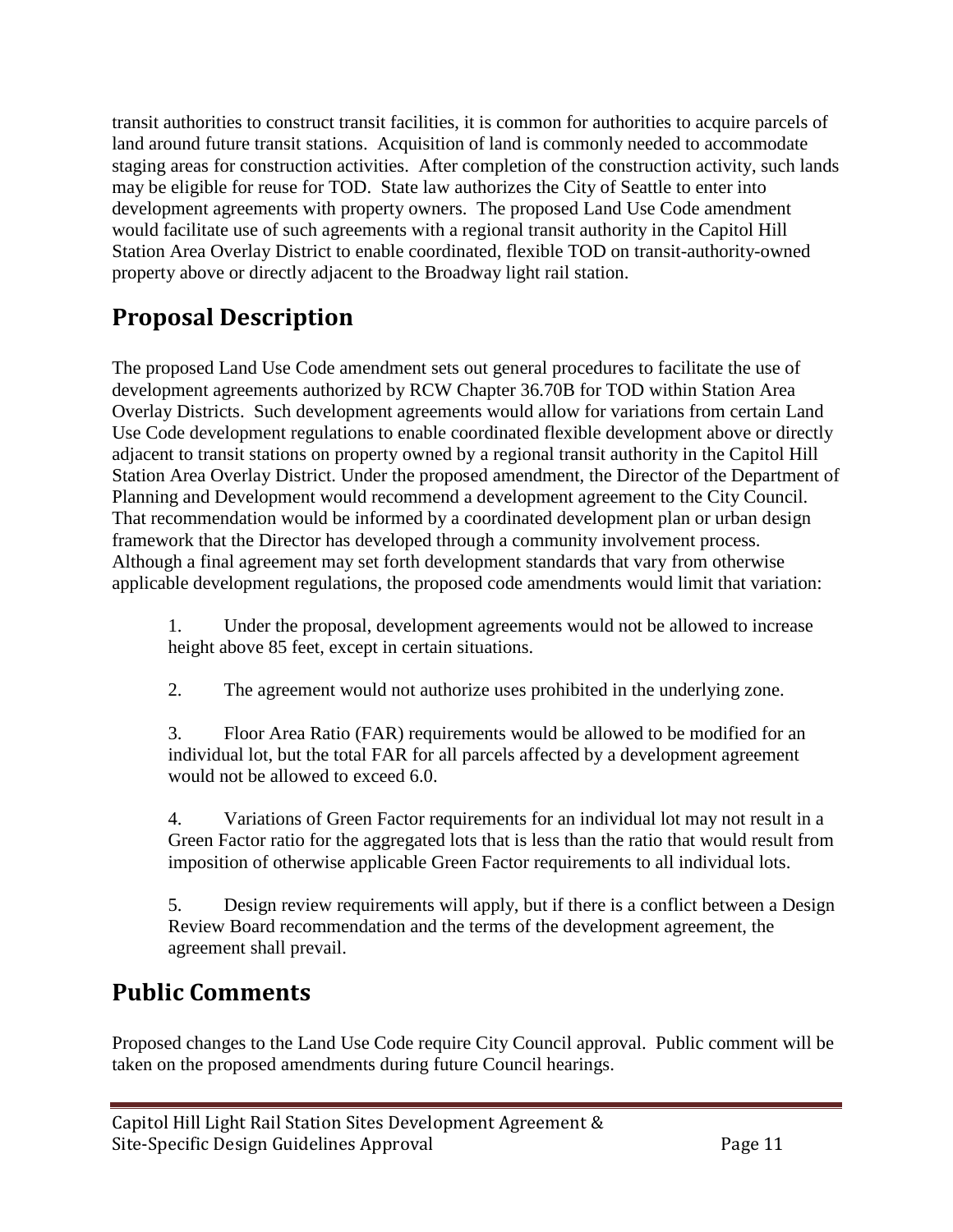## **ANALYSIS - SEPA**

The initial disclosure of the potential impacts from this project was made in the environmental checklist dated July 6, 2011. The information in the checklist, a copy of the proposed text changes, and the experience of the lead agency with review of similar legislative actions form the basis for this analysis and decision.

# **Short-term Impacts**

As a non-project action, the proposed amendment will not have any short-term impact on the environment. Future development affected by this legislation and subject to SEPA will be required to address short-term impacts on the environment.

# **Long-term Impacts**

Most long-term impacts of this code amendment are expected to be minor. Impacts to noise, light and glare, shadows, energy, air quality (including greenhouse gas emissions), and most public services and facilities may slightly increase, due to potentially larger structures and greater levels of activity on various sites, but are not expected to be substantial. Any such increase would be required to be approved as a part of a development agreement entered into between the City of Seattle and a regional transit authority. In Station Area Overlay Districts, any project action that is an expansion of more than 12,000 square feet (4,000 square feet in Single Family or Multi Family zones) or the creation of more than 30 dwelling units will be subject to project-level SEPA review, which will allow for more focused review of environmental impacts of individual developments. In addition, projects expanding under the provision of this code amendment will need to comply with existing codes and regulations, including the Environmentally Critical Areas regulations, and the Stormwater, Grading and Drainage Control Code.

The most likely adverse impacts of the proposed amendment would be to land use; height, bulk, and scale; and traffic and transportation. These topics are discussed further below.

## *Land Use*

The Land Use SEPA policy states, in part, that "it is the City's policy to ensure that proposed uses in development projects are reasonably compatible with surrounding uses and are consistent with any applicable, adopted City land use regulations, the goals and policies set forth in Section B of the land use element of the Seattle Comprehensive Plan regarding Land Use Categories, and the shoreline goals and policies set forth in section D-4 of the land use element of the Seattle Comprehensive Plan for the area in which the project is located."

The proposed amendment would not permit uses that are not currently allowed on properties within station area overlays that are owned by transit agencies. The uses that would be allowed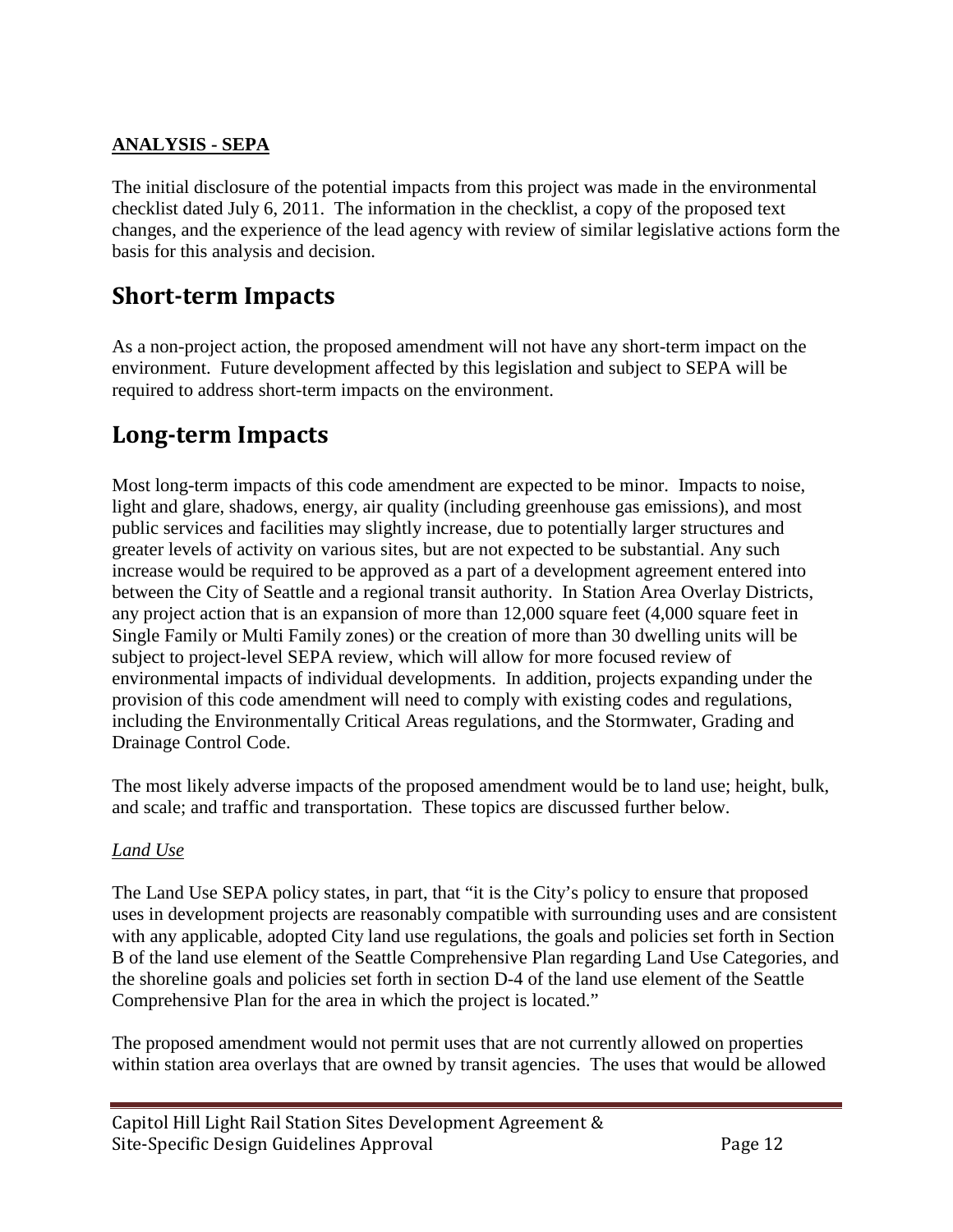under a development agreement are expected to be reasonably compatible with uses in adjacent zones.

## *Height, Bulk, and Scale*

In general, height, bulk and scale of projects developing pursuant to an approved development agreement in the Capitol Hill Station Area Overlay District would not be substantially different than what could be built under the base zoning. The greatest increases in allowable heights would be to a maximum of 85 feet, and the allowable total FAR of the sites included in a development agreement would not be allowed to exceed 6.0. Height and FAR limits of 85 feet and 6.0 respectively are generally compatible with and appropriate for properties in the immediate vicinity of Sound Transit's Broadway light rail station. Development agreements would not substantially alter the allowable height bulk and scale from that allowed by existing zoning.

Bulk and scale impacts of projects proposed pursuant to this code amendment will be addressed by the City's design review process, which, as noted above, would apply throughout the areas proposed for rezone. Specific height, bulk and scale impacts of particular projects will be determined at the time of project-specific SEPA review. The proposed amendments are not expected to have a significant impact on height, bulk, and scale, pursuant to SMC 25.05.675.G.

Numerous Comprehensive Plan goals policies, including those cited below, call for focused density of commercial and multifamily uses in transit oriented development. These policies give support for minor increases to height, bulk, and scale around transit stations to achieve environmental benefits of transit oriented development.

LG16 – (High density multifamily areas goal.) Accommodate the greatest concentration of housing in desirable, pedestrian-oriented urban neighborhoods having convenient access to regional transit stations…

LU117 (Mixed Use Commercial Areas policy) - Generally permit a greater intensity of development in pedestrian and transit supportive environments…

## *Transportation*

The proposed text amendment could lead to potential minor increases in development capacity on parcels owned by the regional transit authority near the Broadway light rail station. Therefore projects developing pursuant to a future development agreement may generate higher volumes of traffic and have greater transportation impacts. Actual additional traffic volumes would depend on a number of factors, including the mix of uses that would be proposed both on any individual development site and throughout the development agreement area.

Any impact of potentially increased development capacity pursuant to a development agreement on the roadway transportation system is expected to be substantially mitigated by the immediate adjacency to a transit station. Additionally, Seattle's transit stations are priority areas for a network of connecting bus service and bicycle infrastructure. Typical traffic generation